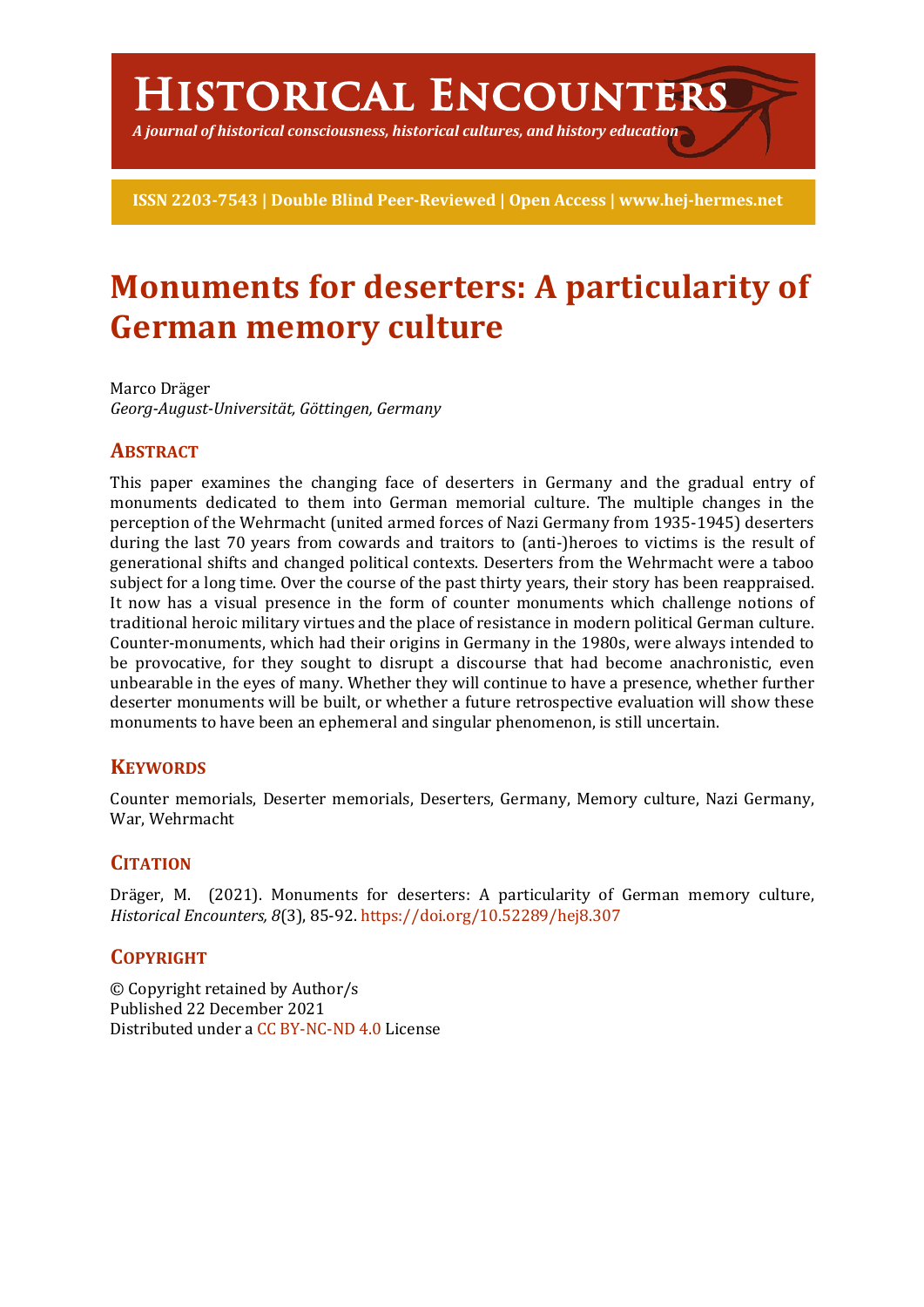#### **German war memorials before 1945**

War memorials, or Kriegerdenkmäler (literally 'warrior monuments' in German) have existed in Germany since 1813. Previously, they were reserved for rulers and generals, yet the transition from mercenaries to a militia-based 'people's army' saw the simple soldier elevated to the point that he was now considered worthy of memorialisation. The characteristics of the war memorial, that is, the heroic transfiguration of war and death and the representation of the soldier's death as a necessary sacrifice for the fatherland, became the norm from the middle of the nineteenth century until well after the end of the Second World War. In the few cases where new war monuments were created for the fallen of the Second World War, figurative representations were not used; instead there was a preference for abstract architectural solutions which often employed Christian symbolism such as a cross, a pietà, a palm branch or a quote from the Bible. These monuments omitted any reference to the cause of the war and refrained from engaging with issues of fault or sorrow. Given the millions of victims of National Socialism, it was difficult to characterise the soldiers in the heroic terms used in traditional monuments. This did not equate to a criticism of war or the sacrifice of the individual soldiers, let alone position the monuments as anti-war. This was especially true where there were additions to already existing structures. Furthermore, the iconography and military rituals of commemorative events were often at odds with a call for peace or a foregrounding of individual grief. The formal language of war monuments remained essentially unchanged.

#### **The emergence of counter-memorials**

Noting a preference for abstraction, a lack of a clear message, and an abandonment of positive meaning-making in favour of reflection, art historians began to speak of 'monument fatigue' as early as the 1960s. By the 1970s, they proclaimed the 'end of the monument', yet within a few short years there was a veritable monument boom. National Socialism and the complicity of the German people in its crimes were increasingly subject to interrogation through an alteration in commemorative practices. In addition to the large state sponsored memorials, there was agitation at a local and national level for the construction of counter-monuments for the 'forgotten victims' of National Socialism like homosexuals, Sinti and Roma, or people who suffered from forced sterilisation. In many cases, and in the face of considerable resistance, these monuments were slowly integrated into German memory culture. This was almost inevitably going to attract a considerable divergence of views, for anyone who "installs a monument privileges a certain view of the past and furthers, in some measure, his or her prerogative of interpretation regarding the past, present and future" (Hardtwig, 2011, p. 25). Instead of ascribing a clear meaning to death and suffering, this new type of monument encouraged the viewer to reflect and to interrogate rather than just passively receive a state sanctioned interpretation of the past. This alteration in approach, which reached its apogee in Berlin's *Memorial to the Murdered Jews of Europe*, reflected the widespread belief that traditional approaches to commemoration were ill-suited to ambiguity and competing narratives, hence the preference for abstraction (Endlich, 2003).

These counter-monuments began to emerge in Germany in the 1980s in response to concerns over what events and people connected to the Second World War were worthy of memorialisation, and indeed what was the most appropriate artistic form for this commemoration. The monuments were intended to be provocative, for they sought to disrupt a discourse that had "become anachronistic, even unbearable in the eyes of some members of society, and - now disarmed integrating it into the present" (Hausmann, 1997, p. 96). As a rule, they were, and are, created not synchronically but diachronically with more traditional monuments because attitudes, values, conceptions of history and interpretations of the past change over time. Tomberger (2007) recognised the didactic value of this fluidity, for monuments are "both interpretations of the history that is being remembered and statements about how it relates to the present and which consequences, which lessons or resolutions for the future are derived from it" (p. 27). A monument and the ideology it espouses must therefore first age and obsolesce before it requires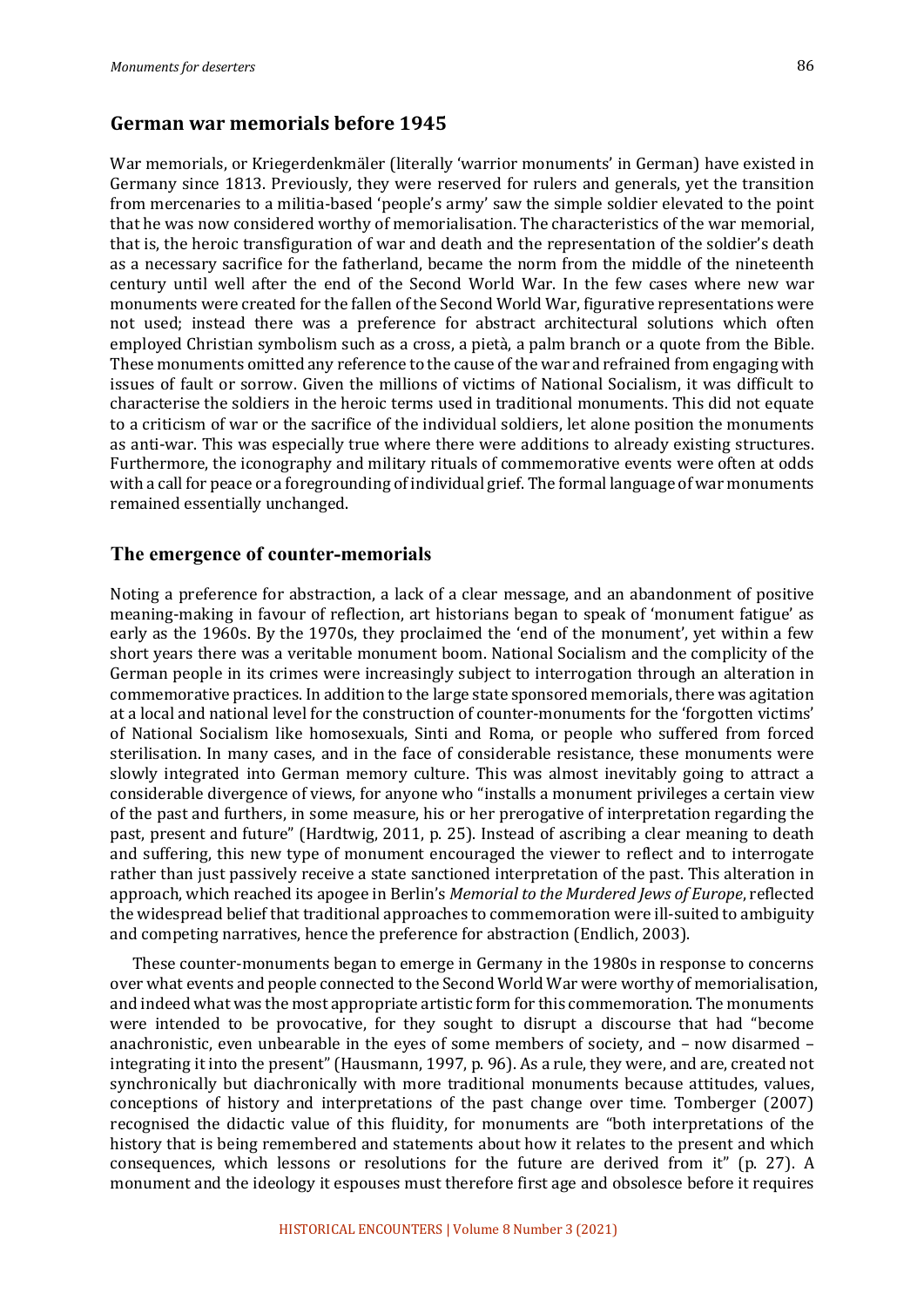a counter-monument. The supporters of counter-monuments are not iconoclasts, for they remain convinced of the fundamental effectiveness of monuments. They are, after all, a prerequisite for the articulation of contrary interpretive schemes and new creations of meaning. Though it is simplistic, there is considerable value in seeing their acceptance as beating monuments at their own game.

The political significance of counter-monuments as they emerged in the 1980s was grounded in their capacity to show that alongside the dominant understanding of history, other currents existed. In doing so, their supporters took advantage of the fact that the limits on what could be uttered publicly had shifted, as had the aesthetic language deemed appropriate to challenge traditional monumental practices. This involved a rejection of the formal language, meaningmaking and appeal of traditional monuments, as well as a renunciation of their uniform, clear and unambiguous message. Instead, the preference was for a recognition of grief and suffering, one that encouraged reflection and critical engagement. This brought new life to the medium, reviving and rehabilitating it just as it appeared ready to slip into irrelevance. The early examples were constructed on a small, local scale before emerging on the national stage in the 1990s and 2000s (Tomberger, 2007). Notable examples include the rededicated Neue Wache (lit. New Guard) building (1993) and Peter Eisenman's *Memorial to the Murdered lews of Europe* (2005), both in Berlin. While there is now a preponderance of counter-monuments in Germany due to the particularities of German history, this type of monument is not an exclusively German phenomenon. Similar monuments are also found in Austria, France, Australia, the UK and the US (Wijsenbeek, 2010). They are a phenomenon that is linked not so much to a place but to a time in the postmodern Western world, where affirmative historical meaning-making has given way to a critical construction of meaning.

#### **Deserter memorials**

The "stone provocation" of a traditional heroic war memorial in Germany is now regularly confronted by a counter-monument, usually a deserter monument that acknowledges a dialogical engagement. It invites the observer to reflect on and compare the two interpretations of history presented. This "didactic constellation" generates insight rather than nostalgia. The countermonument wants to make visible an interpretation that its counterpart withholds, and ideally it serves as a catalyst for a shift in the public awareness of history and in the collective memory by offering an alternative and critical view of the past by disrupting and "correcting" the monoperspectival proposition of its counterpart (Wijsenbeek, 2010, pp. 258-259). Deserter monuments constitute a "particular variety of war memorial" (Müller, 2007, p. 267), though at first they attracted only limited academic attention (Welch, 2012; Dräger, 2014, Dräger, 2017a; Dräger, 2017b; Dräger, 2017b). Indeed, until the late 1970s, desertion from the Wehrmacht (united armed forces of Nazi Germany from 1935-1945) remained a taboo subject in the Federal Republic of Germany (Dräger, 2014). After first emerging during the 1980s at the peak of the German peace movement, there are now approximately fifty deserter monuments across the country. Their proliferation is an indicator of the waning importance of everything military in German society and a seismic shift in public opinion. The major turning point was what became known as the Filbinger affair in 1978. The minister-president of Baden-Württemberg, Hans Filbinger (1913−2007, reg. 1966−1978), served as a naval judge during the Second World War during which time he had been involved in the passing of a number of death sentences. It was not his initial denials, however, that attracted the most criticism. Rather it was his inability more than three decades later to express a word of regret to the relatives of those he had prosecuted. The public was outraged over Filbinger's obstinacy much more than over his collaboration in passing death sentences. Though Filbinger was far from being a Nazi, this was a major early step in removing whatever remained of the Wehrmacht legal system's credibility.

The influence of the peace movement of the 1980s played a pivotal role in moving public opinion in favour of Wehrmacht deserters. As a reaction to the NATO double-track decision in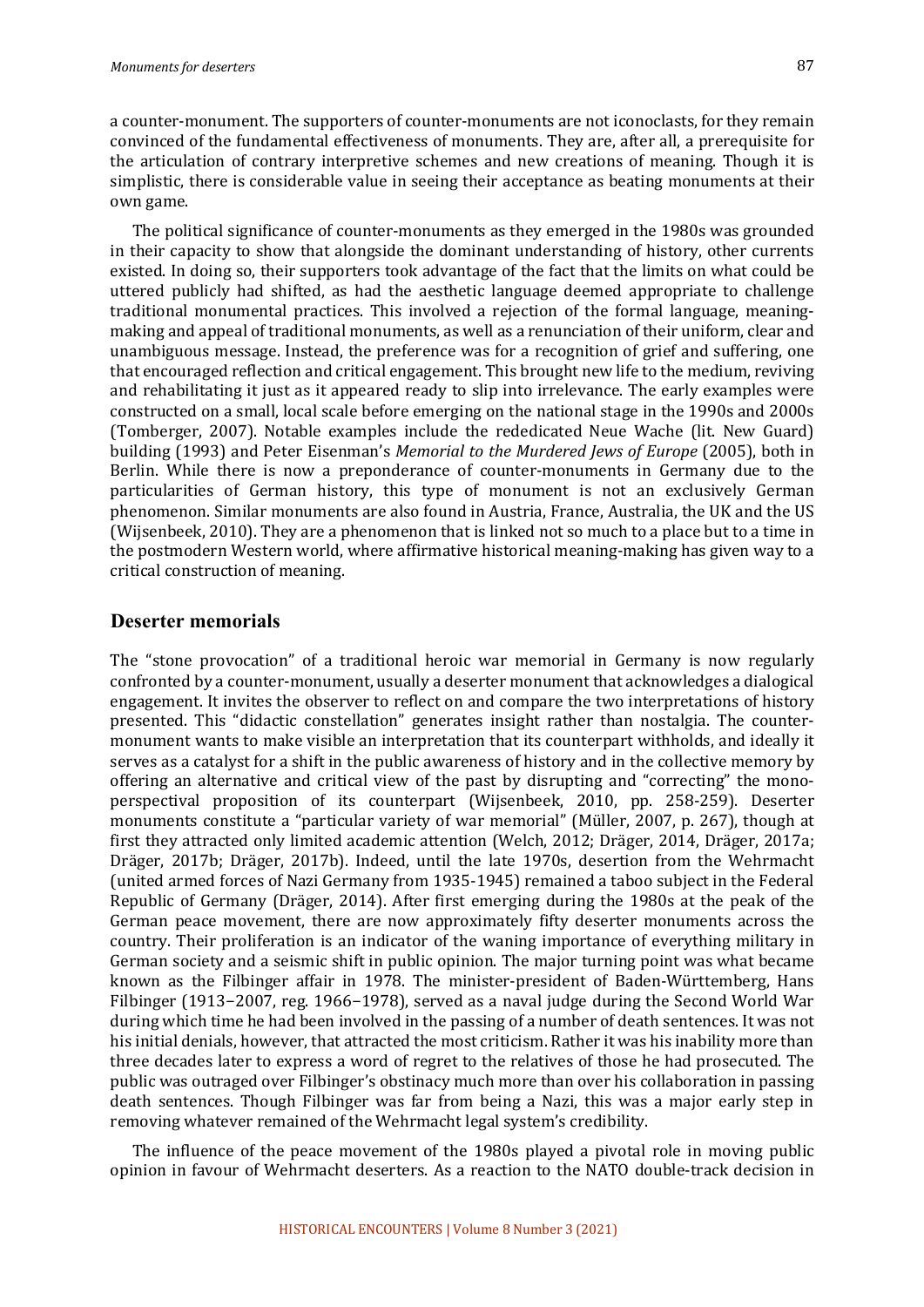1979 which offered the Warsaw Pact a mutual limitation of medium-range ballistic missiles and intermediate-range ballistic missiles, an eclectic group of anti-militarists made up of reservists who refused to do military service, groups associated with the German peace association Deutsche Friedensgesellschaft – Verband der Kriegsdienstverweigerer (DFG-VK) and green/alternative initiatives, rejected outright any anachronistic notions of soldiers dying heroically in the anticipated nuclear war. They discovered a rich source of inspiration in the example set by Second World War deserters. They demanded monuments for them to act as counterpoints to the traditional war monuments, a move that constituted a direct challenge to the legitimacy of the soldierly principle of command and obedience and the tradition of 'honouring heroes.' Beyond the abstract notions of soldierly virtue, this drive to recognise deserters was also at odds with the perceived national interests of the Federal Republic of Germany, hence the vehemence of some of the opposition. As desertion began to be celebrated as a moral choice rather than a criminal act, the war generation was confronted with questions about their own behaviour, their own responsibility, and indeed their own direct and indirect complicity in Nazi crimes.

In numerous cities there was agitation for the construction of monuments. This in turn positioned conscientious objection and desertion as more worthy of validation than the principle – obsolete, in their view – of command and obedience. Desertion could thereby be construed as an act of 'self-defence', an emancipated act against external military constraints. The supporters of the monuments hoped that this process of reflection and re-evaluation would lead to a more critical evaluation of state goals and state sanctioned violence. Although there was little chance of consensus, the push for deserter monuments did spur some academic interest. Early examples include Norbert Haase's *Deutsche Deserteure* (German Deserters) as well as Manfred Messerschmidt and Fritz Wüllner's publication *Die Wehrmachtjustiz im Dienste des Nationalsozialismus. Zerstörung einer Legende* (The Military Justice System in the Service of National Socialism. Destruction of a Legend) (Haase, 1987; Messerschmidt & Wüllner, 1987). Nevertheless, the drive to build deserter monuments hindered efforts to understand that desertion could have any number of motivations driving it. This lack of nuance found its best expression in the widespread use of a quote from Andersch's *Kirschen der Freiheit* (1952): 'Mein ganz kleiner privater 20. Juli [1944, MD] fand bereits am 6. Juni statt. (*The Cherries of Freedom*: 'My own very small 20th of July had already taken place on the 6th of June' [1944, MD].) The response to Andersch's book was until then marked either by indifference or criticism. It has now experienced a revival, proof in print that desertion was a form of resistance. Elements of his account, namely isolation of the individual, rejection of military or militant violence, and the individual's freedom of choice, lent themselves to appropriation by the peace movement decades after it was first published:

> Here young pacifists and members of today's peace movement recognized motives to which they had an affinity. And they found the outline of a provocative, politically-emotionally charismatic antitype who had both elements: the radical rejection of a criminal regime of the past and at the same time a rejection of the machinery of war and defence of today. What becomes linked in the orientation toward this antitype are historical sensitization and the sense of an existential threat in the present. (Kammler, 1990, p. 158)

The drive to understand what motivated deserters became more objective as time went on. Eventually the focus shifted to the historical phenomenon of desertion (Dräger 2017b), a development that allowed for more nuance in popular conceptions of Wehrmacht deserters. In light of the studies conducted since the 1990s, the assumption that deserters were pacifists and/or resistance fighters has been the subject of significant re-evaluation. Indeed, only 20 to 25 percent of desertions were motivated by political or religious reasons (Dräger, 2017b). Any unease about the more 'private' motives for desertion has either faded or been integrated into the new narrative by virtue of two insights: one, that under the National Socialist regime, 'private' decisions were always highly political – in the eyes of the Nazi system of criminal prosecution in any case; and two, that deserters were  $-$  regardless of their subjective motives  $-$  in an objective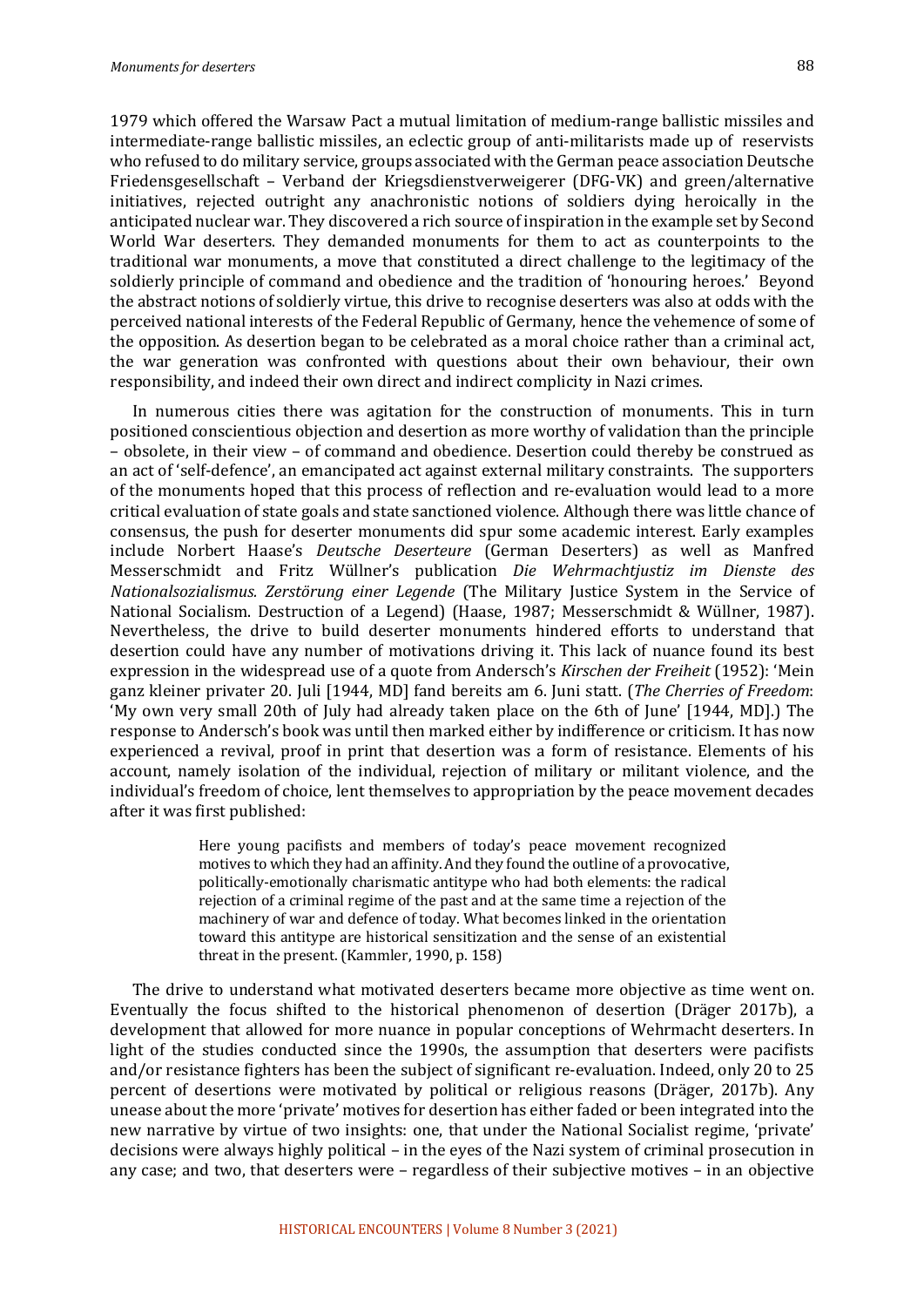sense removing themselves from a criminal war of aggression and extermination. Indeed, historical studies on the Nazi military justice system have ascribed to it a "terrorist character" when it came to the persecution of deserters, characterising it as a "typical act of National Socialist violence" (Paul, 2003, p. 173). This allowed for a balancing of views that found room for deserters as both an historical phenomenon and as individuals with unique motivations.

A side effect of this shift in public perception was that for the first time surviving deserters spoke up, be it as contemporary witnesses engaging in interviews or in the form of autobiographies. The addition of their perspectives served to add a further layer of nuance. Having finally gained a voice, in 1990 they founded the Federal Association of the Victims of the National Socialist Military Judiciary (Bundesvereinigung Opfer der NS-Militärjustiz e. V.), which subsequently played a central role in their political rehabilitation. Their primary aim was to gain recognition of their experience rather than to obtain financial compensation for historical injustices or the prosecution of the few surviving Wehrmacht judges who sentenced them. Nearing the end of their lives, they wanted to see their dignity and reputation restored. Ludwig Baumann, the chairman of the Federal Association of the Victims of the National Socialist Military Judiciary, put it this way:

> We were called 'traitors' and 'cowards' [...], we were financially discriminated, convicted, socially excluded and had to experience, how in Germany and Austria the legend of a so-called 'clean' Wehrmacht was disseminated until everybody thought it was true. [...] But the struggle of the Wehrmacht deserters for late recognition can be regarded as a parable of so-called civil society to change for the better. (Baumann,  $2007$ , pp.  $10-11$ )

This process was in part a generational conflict, as the younger activists of the peace movement, with their own role models, moral concepts and ideas of how to preserve peace, confronted the ideas of the War/ Hitler Youth-generation. They no longer believed that peace could be guaranteed through military service, as the monuments to past wars proclaimed. Toward the end of the 1980s, the many local discussions shifted or rather were actively spread to the federal level. Unlike the West German student movement's protests in 1968, this generational conflict was not only about how to deal reasonably with the past, but how to commemorate that past in light of the present political situation and hopes for the future.

## **The commemoration and rehabilitation of Wehrmacht deserters in the 1990s**

The end of the Cold War and German re-unification shifted discussions to the Federal level, paving the way for a complete political and legal rehabilitation. In 1991, the Federal Social Court (Bundessozialgericht) permitted damages to be paid to the widow of an executed deserter for the first time. The ruling explicitly noted that an individual's motives for deserting must not be a factor in assessing the case under compensation law. Instead, the legal prosecution by the Wehrmacht military courts, instrumentalised by the Nazis, gave to deserters the status of a victim which in turn justified appropriate compensation. This ruling transformed the image of the deserter yet again. Deserters were now seen neither as cowards or traitors, nor were they positioned as resistance fighters and heroes. Like millions of other people, they were victims of Nazi persecution. In 1995, the German Federal Supreme Court of Justice (Bundesgerichtshof) likewise distanced itself from Nazi military justice and suggested a reversal of rulings against deserters. In 1997, the German Lower House of Parliament (Deutscher Bundestag) formulated a resolution that in 1998 was passed into law which allowed for the rehabilitation of deserters predicated on the examination of each individual case. Two amendments to this act in 2002 and 2009 abolished the practice of examining individual cases and the outcome was a blanket rehabilitation of deserters.

## **Commemoration returns to the local level**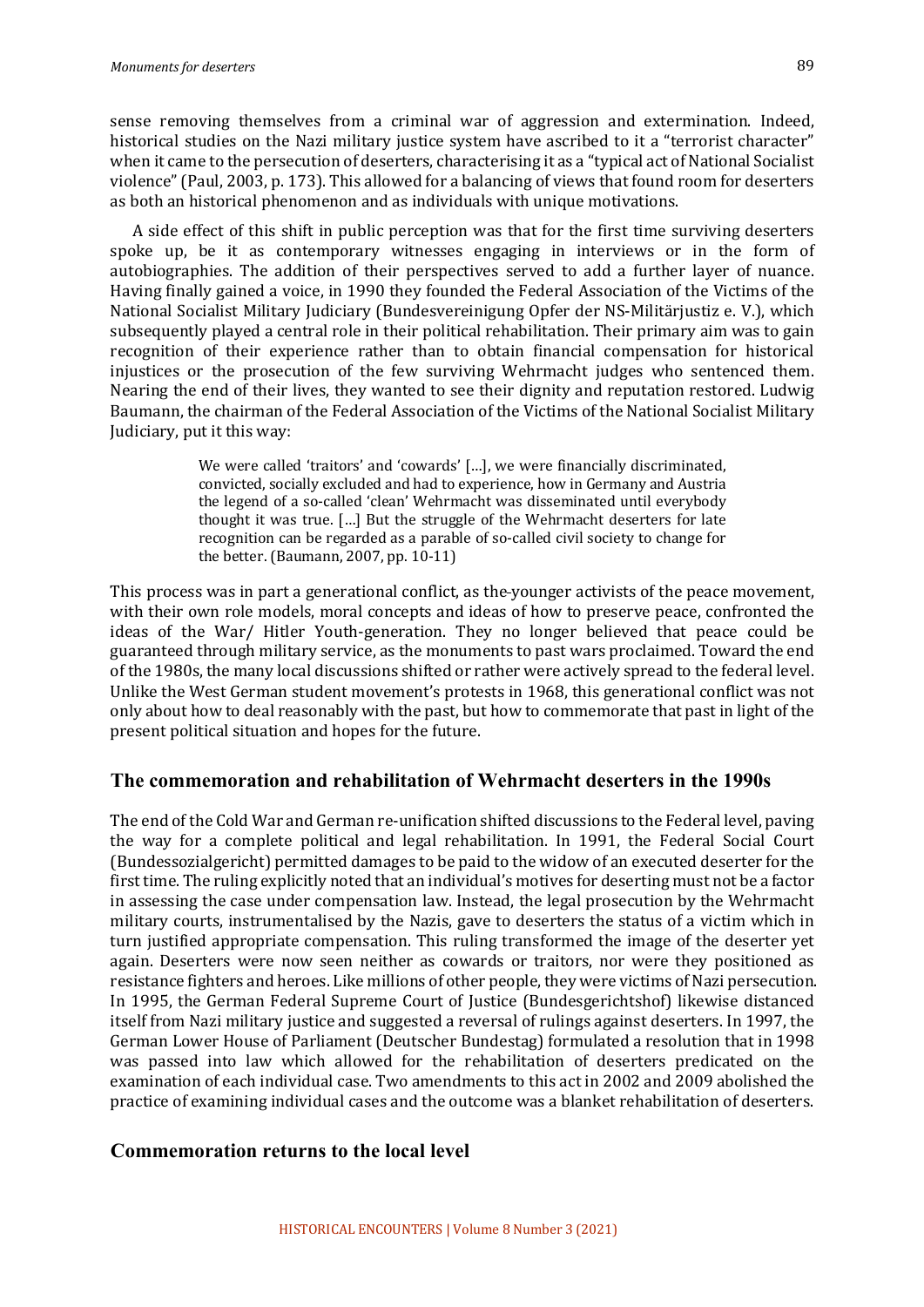When the legal rehabilitation of deserters was concluded, the subject returned to the local level. This was evident in the continued construction of monuments and the travelling exhibition entitled Was damals Recht war... - Soldaten und Zivilisten vor Gerichten der Wehrmacht (What was deemed fully legal at the time...  $-$  Soldiers and civilians tried before the courts of the military) (Baumann, & Koch, 2008). The exhibition opened in 2007 and has since visited more than 50 cities. It further disseminated the legal rejection of the Wehrmacht judiciary and its decisions. There are now more than 50 monuments, plaques, commemorative stones, names of streets and town squares, Stolpersteine (lit. stumbling blocks) or information boards at cemeteries that mark deserters' graves. The existence of these types of monuments and their continued construction is an indicator of a social change that would have appeared unthinkable in 1945. In the 1980s, these counter monuments were controversial, but their provocations generated parliamentary debate and a political, legal, and popular debate about memory practices and the nation's understanding of its own history. The fact that construction continues is indicative of the extent to which the experience of deserters is now anchored in commemorative culture. In contrast to the controversies of the 1980s, the construction of monuments is no longer initiated by groups of individuals who seek popular support and the advocacy of political parties. The political parties themselves are now beginning to take the initiative. Members of the extra-parliamentary groups active in the 1980s have moved through the political system and are now in positions of influence and power. The increased political and societal acceptance of deserters and deserter monuments ensures that initiatives are less controversial than they were even twenty-five years ago.

#### **Conclusion: Deserters and their place in the German collective memory**

Although it has been 20 years since the legal judgement against deserters was set aside, this process of reconciliation and understanding is still incomplete. It has not been embraced by all sections of society, and if one compares the approximately 50 deserter monuments to the tens of thousands of traditional war monuments, it becomes clear that while the counter monuments have challenged the status quo, they have not established for themselves a pre-eminent place in commemorative practices. This is somewhat paradoxical. On the one hand, with the exception of some stray voices, the monuments meet with broad social acceptance. The fierce debates of the past have abated and deserter monuments are no longer provocative. Their potential for triggering a broad social debate has, however, also subsided, although this is partly the result of a lack of information and indifference. On the other hand, the monuments erected so far, like any other monument, suffer from a lack of attention, despite their gradual entry in memory culture. They are 'invisible' according to the characterisation of the famous Austrian author Robert Musil (1978) and the public response to them is minimal. They merely play a "sun and holiday role", with at best a sporadic or dutiful renewing of its validity and memory; they do not hold a living "everyday role" (pp. 506-509). The lively debates that were part of a practice of communicative memory leading up to their construction have been buried in the process of their cultural framing. Indeed, the topic of deserters now struggles to move beyond specialised academic circles. To ensure that not only a small, educated élite engages in discussions, further educational efforts are required in order to emphasise the potential this type of counter monument has in generating societal debate (Dräger, 2017b).

The impact of the deserter monuments is still open to debate. They remain dependent on the historical context and social frame of reference. Every period decides anew whether or not particular historical matters are worthy of being remembered and whether the related monuments will remain in the active cultural memory or will become a passive memory. Apart from this basic historical contingence of perspective, evaluations of, and the socio-cultural discourse about, the term 'treason' is of course also subject to ideological and historical-political instrumentalisation. In light of current armed conflicts and future military challenges, there is considerable value in reinvigorating the debate that saw their initial acceptance and transfer it to other contexts. They were characterised in the 1980s as a means of coping with the past as much as with the present and the future. Today as well, they can act as provocateurs, thereby ensuring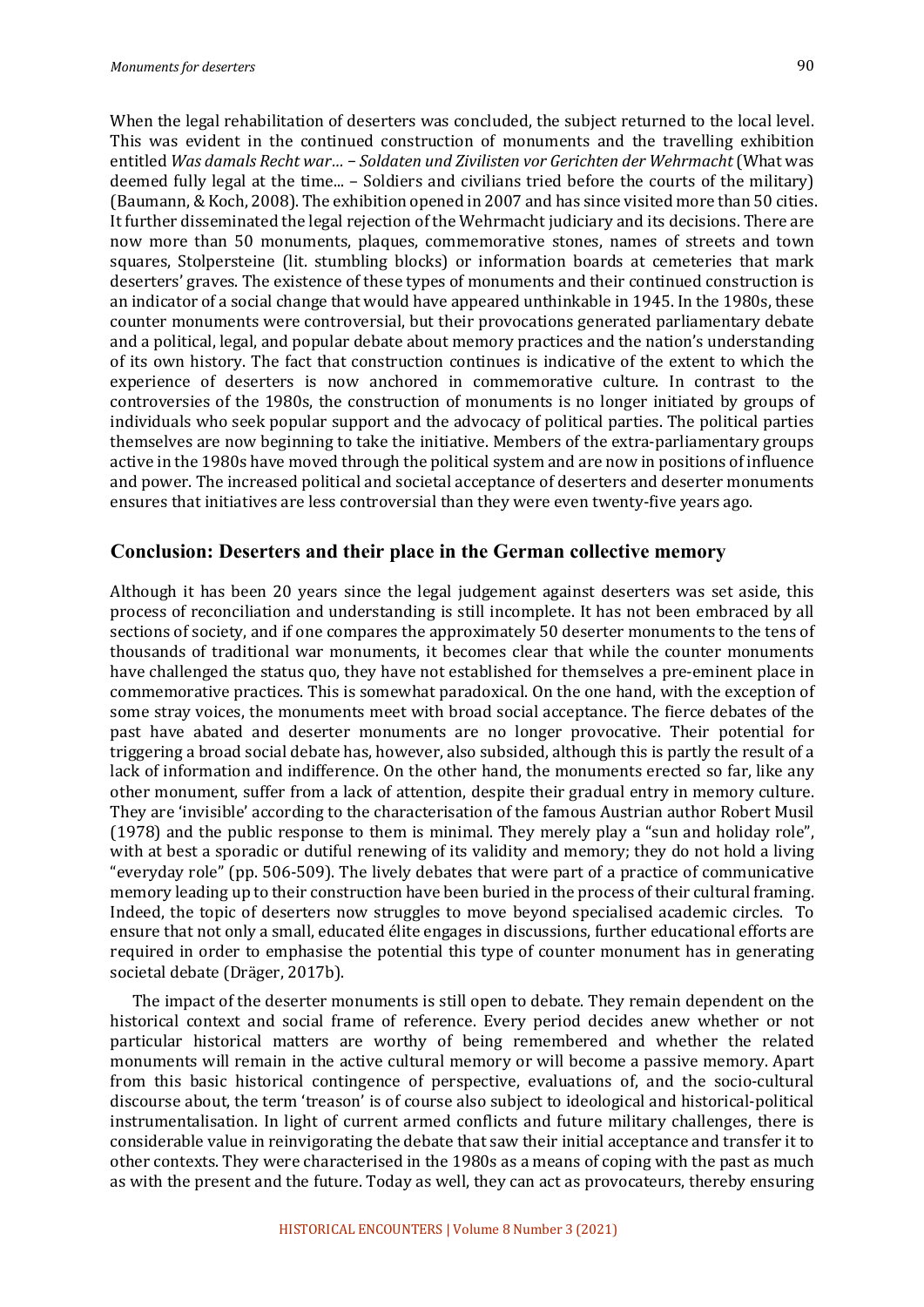that their historical re-collective function is not limited to the German context. There is, however, some reappraisal occurring in pop culture and memory culture at the level of public history. The latest example of this is the film *Im Labyrinth des Schweigens* (lit. In the Labyrinth of Silence, Germany 2014), whose English title, *Labyrinth of Lies*, is equally apt. The most spectacular and impressive example of the transient nature of the social frame of reference is the posthumous publication of Siegfried Lenz's (1926–2014) novel *Der Überläufer* (The Defector), which was to have been published in 1952, but was withheld as it did not conform to the political climate of the time. The response of present-day literary critics, who fully embrace the work, has helped bring it significant public attention, thereby renewing, as it were, the subject of desertion and public discourse about it.

The debate in Germany also had consequences internationally. It triggered similar debates in other countries and sparked comparable initiatives. In June 2001 a monument at the National Memorial Arboretum in Alrewas, Staffordshire, UK, was erected to commemorate 306 soldiers from Great Britain and the Commonwealth who were executed during the First World War for desertion and cowardice. In Austria since the turn of the millennium, the rehabilitation of deserters from the Second World War and the associated issue of monuments for deserters has attracted debate. In 2005 and 2009 respectively, two laws were passed: the Recognition Act (Anerkennungsgesetz) and the Reversal- and Rehabilitation Act (Aufhebungs- und Rehabilitationsgesetz). In October 2012, the decision was made to install a deserter monument on the Ballhausplatz in Vienna, which was inaugurated in the autumn of 2014. There is still the question of whether the German, British and Austrian debates will lead to similar discussions in other countries. This would seem possible, for example in the US, where the treatment of deserters and 'draft dodgers' from the Vietnam War remain problematic; in the states of the former Yugoslavia, whose deserters have also contributed to the change of opinion in Germany and in Europe at large; in Syria, and in the Ukraine. If deserter monuments have so far been considered something specifically German, if not thought of as a special case in history or even as a *Sonderweg* (a theory in German historiography that posits that Germany's course from aristocracy to democracy was a unique phenomenon), they do offer ample material for discussion at an international level.

# **References**

Andersch, A. (1952). *Die Kirschen der Freiheit. Ein Bericht*. Frankfurt am Main: Diogenes.

- Baumann, L. (2007). Vorwort. In H. Metzler (Ed.), *Ehrlos für immer? Die Rehabilitierung der* Deserteure der Wehrmacht. Ein Vergleich von Deutschland und Österreich unter Berücksichtigung von Luxemburg (pp. 10-11). Vienna: Mandelbaum-Verlag.
- Baumann, U., & Koch, M. (2008). Stiftung Denkmal für die ermordeten Juden Europas. In *Was* damals Recht war ... Soldaten und Zivilisten vor Gerichten der Wehrmacht. Berlin: be.bra verlag.
- Dräger, M. (2014). Generation(en) und Geschichte(n) Generationelle Auseinandersetzungen in der Geschichtskultur am Beispiel der Etablierung von Deserteur-Denkmälern. In M. Sauer, C. Bühl-Gramer, A. John, M. Demantowsky, & A. Kenkmann (Ed.), *Geschichtslernen in biographischer Perspektive. Nachhaltigkeit − Entwicklung – Generationendifferenz. Beihefte zur*  Zeitschrift für Geschichtsdidaktik (Vol. 9, pp. 87-99). Göttingen: Vandenhoeck & Ruprecht.
- Dräger, M. (2017a). Der Umgang mit Opfern der Wehrmachtjustiz auf Soldatenfriedhöfen und Kriegsgräberstätten 1939−2015. *Ein Überblick*. Retrieved April 29, 2019, from https://www.riha-journal.org/articles/2017/0150-0176-special-issue-war-graves/0176 draeger
- Dräger, M. (2017b). Deserteur-Denkmäler in der Geschichtskultur der Bundesrepublik **Deutschland.** Frankfurt am Main: Peter Lang.